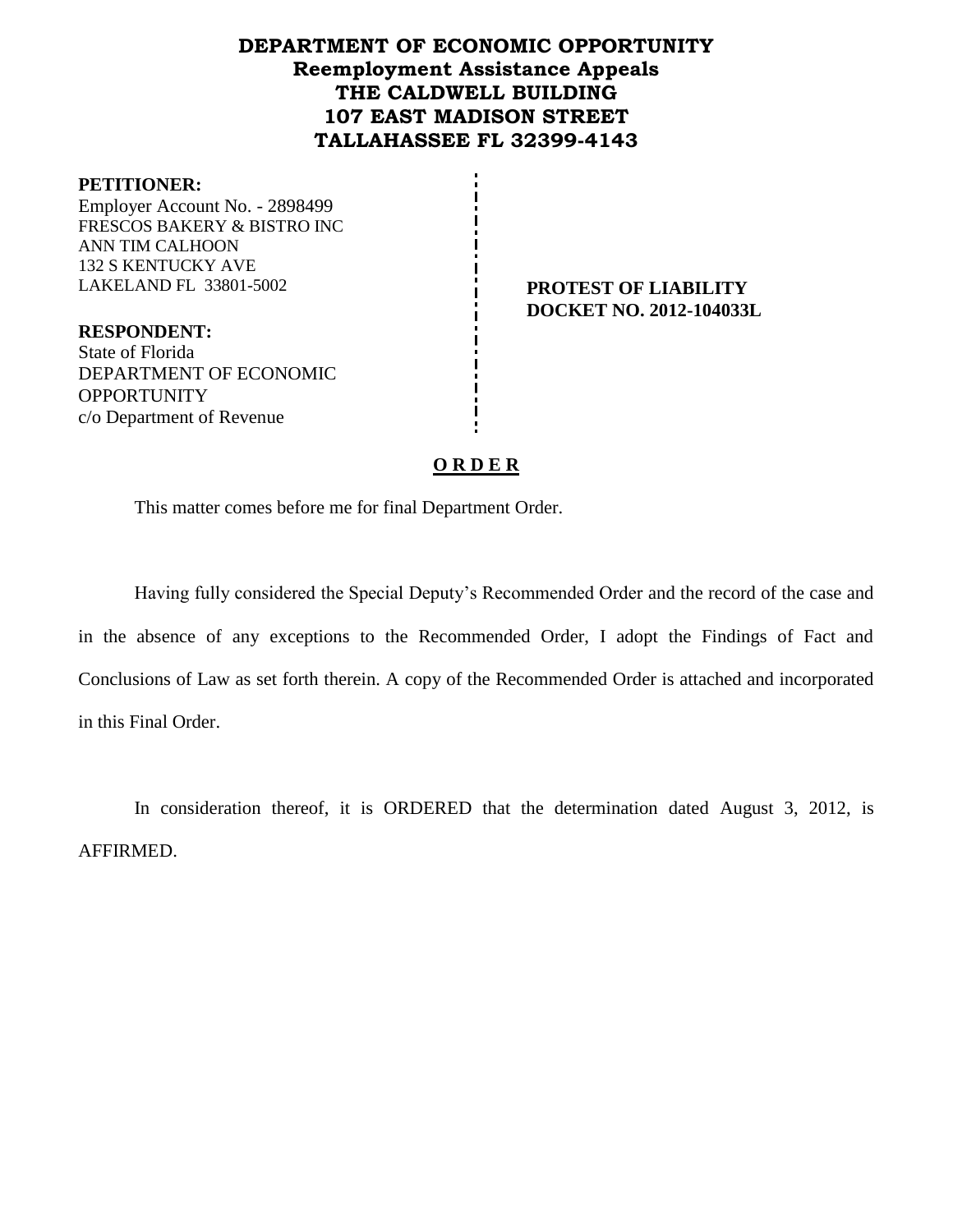#### **JUDICIAL REVIEW**

Any request for judicial review must be initiated within 30 days of the date the Order was filed. Judicial review is commenced by filing one copy of a *Notice of Appeal* with the DEPARTMENT OF ECONOMIC OPPORTUNITY at the address shown at the top of this Order and a second copy, with filing fees prescribed by law, with the appropriate District Court of Appeal. It is the responsibility of the party appealing to the Court to prepare a transcript of the record. If no court reporter was at the hearing, the transcript must be prepared from a copy of the Special Deputy's hearing recording, which may be requested from the Office of Appeals.

Cualquier solicitud para revisión judicial debe ser iniciada dentro de los 30 días a partir de la fecha en que la Orden fue registrada. La revisión judicial se comienza al registrar una copia de un *Aviso de Apelación* con la Agencia para la Innovación de la Fuerza Laboral [*DEPARTMENT OF ECONOMIC OPPORTUNITY]* en la dirección que aparece en la parte superior de este *Orden* y una segunda copia, con los honorarios de registro prescritos por la ley, con el Tribunal Distrital de Apelaciones pertinente. Es la responsabilidad de la parte apelando al tribunal la de preparar una transcripción del registro. Si en la audiencia no se encontraba ningún estenógrafo registrado en los tribunales, la transcripción debe ser preparada de una copia de la grabación de la audiencia del Delegado Especial [*Special Deputy*], la cual puede ser solicitada de la Oficina de Apelaciones.

Nenpòt demann pou yon revizyon jiridik fèt pou l kòmanse lan yon peryòd 30 jou apati de dat ke Lòd la te depoze a. Revizyon jiridik la kòmanse avèk depo yon kopi yon *Avi Dapèl* ki voye bay DEPARTMENT OF ECONOMIC OPPORTUNITY lan nan adrès ki parèt pi wo a, lan tèt *Lòd* sa a e yon dezyèm kopi, avèk frè depo ki preskri pa lalwa, bay Kou Dapèl Distrik apwopriye a. Se responsabilite pati k ap prezante apèl la bay Tribinal la pou l prepare yon kopi dosye a. Si pa te gen yon stenograf lan seyans lan, kopi a fèt pou l prepare apati de kopi anrejistreman seyans lan ke Adjwen Spesyal la te fè a, e ke w ka mande Biwo Dapèl la voye pou ou.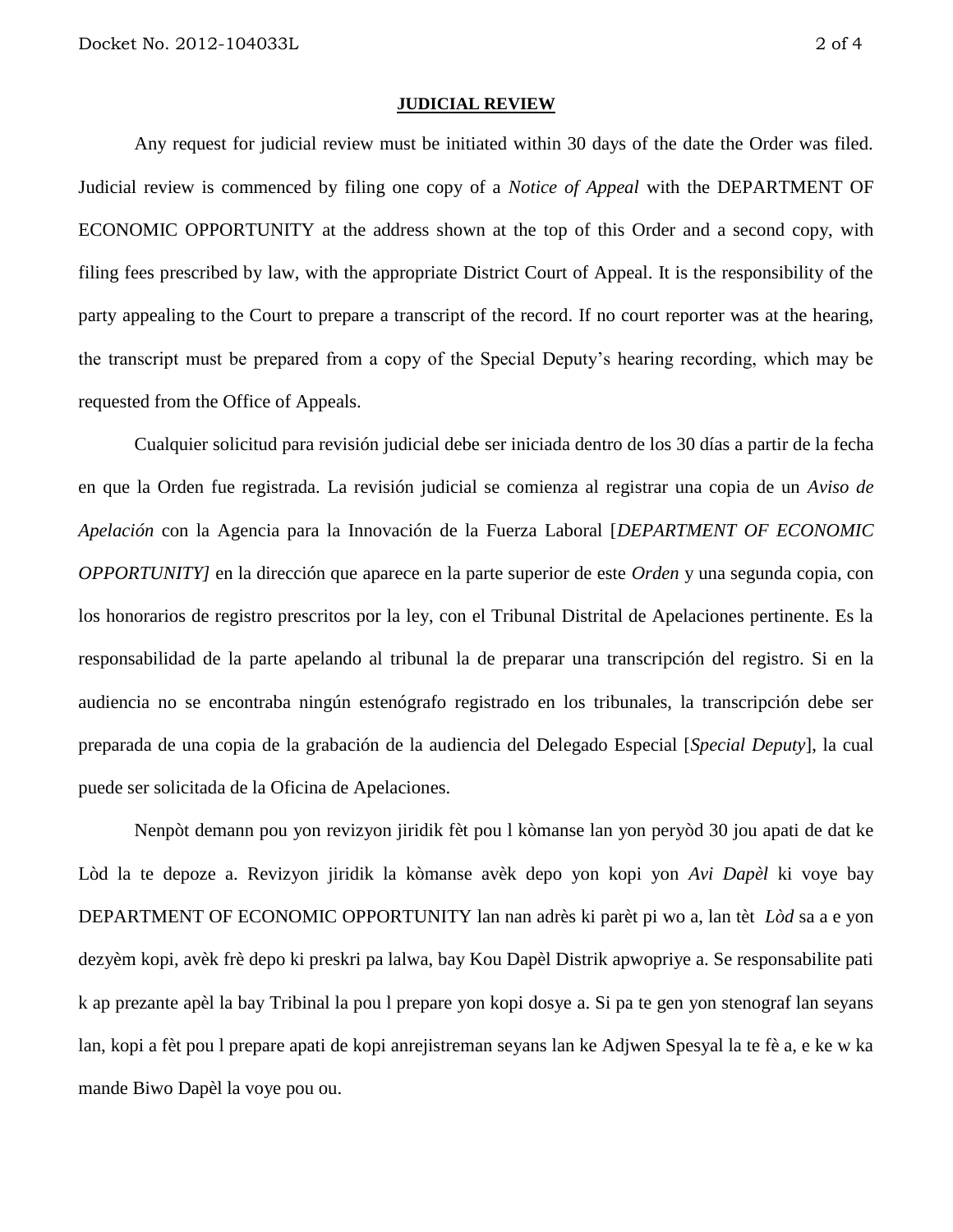DONE and ORDERED at Tallahassee, Florida, this \_\_\_\_\_\_\_ day of January, 2013.



Altemese Smith, Assistant Director, Reemployment Assistance Services DEPARTMENT OF ECONOMIC OPPORTUNITY

FILED ON THIS DATE PURSUANT TO § 120.52, FLORIDA STATUTES, WITH THE DESIGNATED DEPARTMENT CLERK, RECEIPT OF WHICH IS HEREBY ACKNOWLEDGED.

 $\overline{\phantom{a}}$  ,  $\overline{\phantom{a}}$  ,  $\overline{\phantom{a}}$  ,  $\overline{\phantom{a}}$  ,  $\overline{\phantom{a}}$  ,  $\overline{\phantom{a}}$  ,  $\overline{\phantom{a}}$  ,  $\overline{\phantom{a}}$ DEPUTY CLERK DATE

## **CERTIFICATE OF SERVICE**

**I HEREBY CERTIFY that true and correct copies of the foregoing Final Order have been furnished to the persons listed below in the manner described, on the \_\_\_\_\_\_\_ day of January, 2013**.

 $Shmum \sim 7$ 

SHANEDRA Y. BARNES, Special Deputy Clerk DEPARTMENT OF ECONOMIC **OPPORTUNITY** Reemployment Assistance Appeals 107 EAST MADISON STREET TALLAHASSEE FL 32399-4143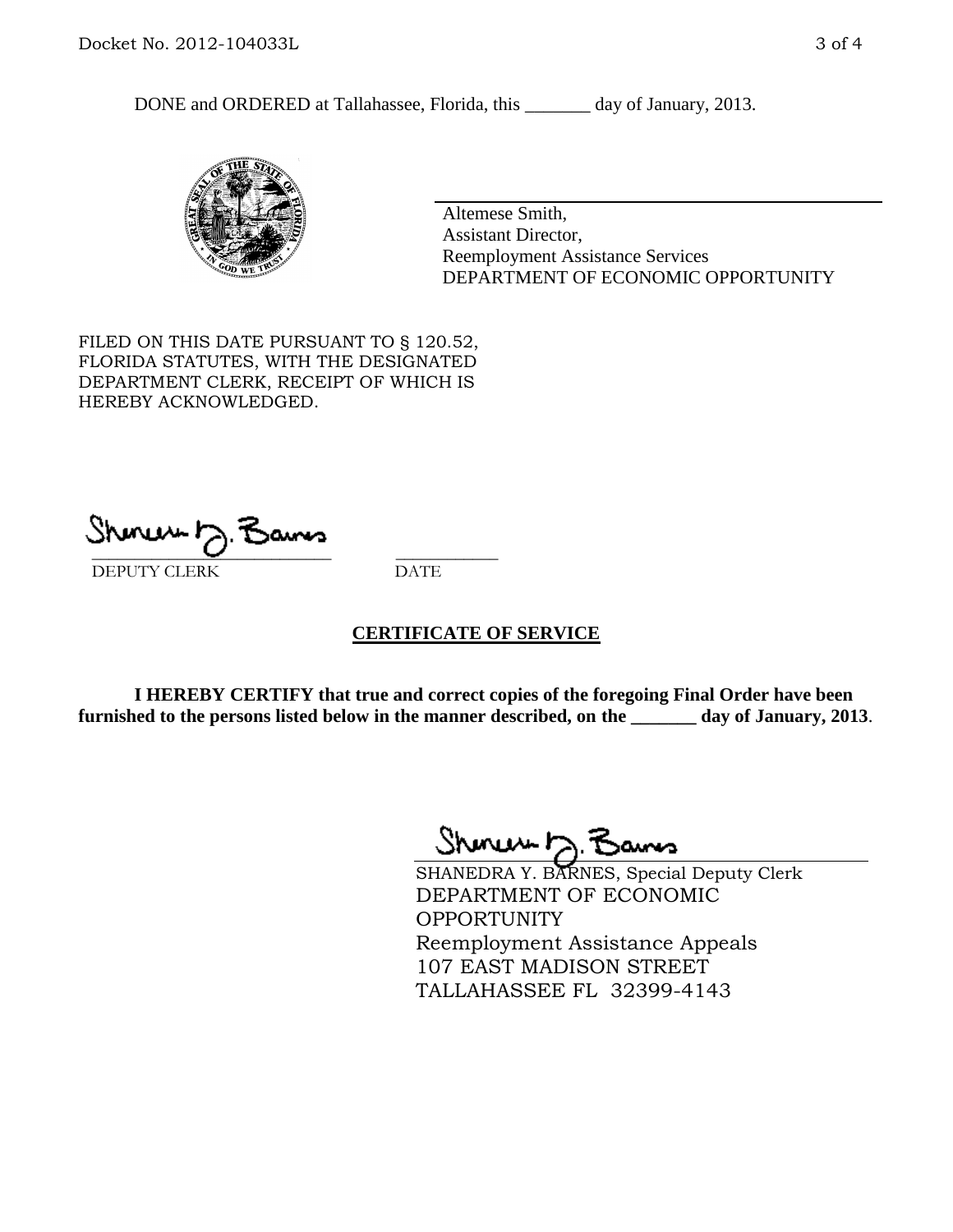By U.S. Mail:

FRESCOS BAKERY & BISTRO INC ANN TIM CALHOON 132 S KENTUCKY AVE LAKELAND FL 33801-5002

BOBBI J SWANSON 2017 HALLMARK COURT

LAKELAND FL 33803 DEPARTMENT OF REVENUE ATTN: MYRA TAYLOR P O BOX 6417 TALLAHASSEE FL 32314-6417

> DEPARTMENT OF REVENUE ATTN: VANDA RAGANS - CCOC #1-4857 5050 WEST TENNESSEE STREET TALLAHASSEE FL 32399

State of Florida DEPARTMENT OF ECONOMIC OPPORTUNITY c/o Department of Revenue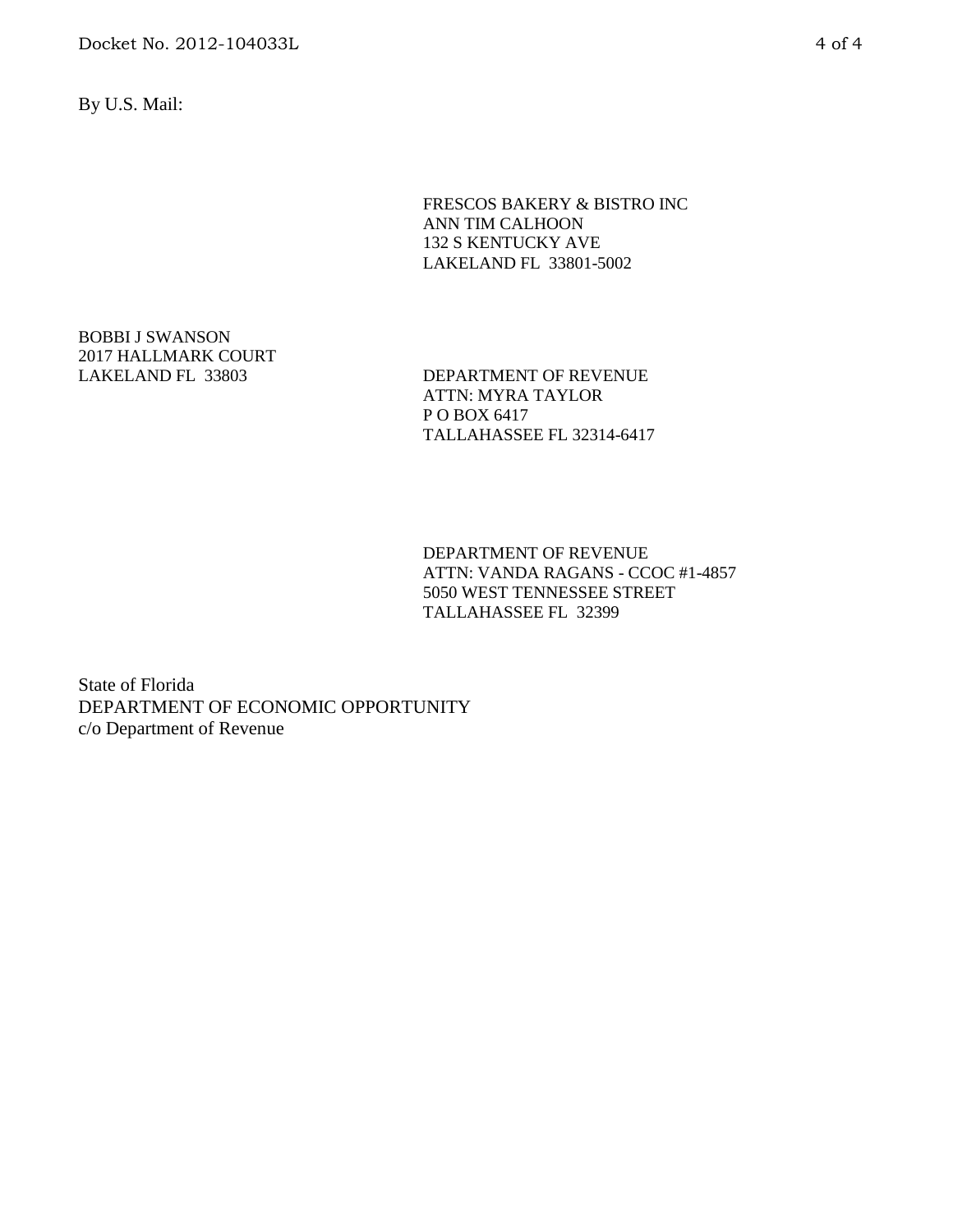## **DEPARTMENT OF ECONOMIC OPPORTUNITY Reemployment Assistance Appeals**

MSC 347 CALDWELL BUILDING 107 EAST MADISON STREET TALLAHASSEE FL 32399-4143

#### **PETITIONER:**

Employer Account No. - 2898499 FRESCOS BAKERY & BISTRO INC ANN TIM CALHOON 132 S KENTUCKY AVE LAKELAND FL 33801-5002

> **PROTEST OF LIABILITY DOCKET NO. 2012-104033L**

**RESPONDENT:** State of Florida DEPARTMENT OF ECONOMIC **OPPORTUNITY** c/o Department of Revenue

# **RECOMMENDED ORDER OF SPECIAL DEPUTY**

TO: Assistant Director, Executive Director, Reemployment Assistance Services DEPARTMENT OF ECONOMIC OPPORTUNITY

This matter comes before the undersigned Special Deputy pursuant to the Petitioner's protest of the Respondent's determination dated August 3, 2012.

After due notice to the parties, a telephone hearing was held on November 6, 2012. The Petitioner, represented by the Petitioner's President, appeared and testified. The Respondent, represented by a Department of Revenue Tax Specialist II, appeared and testified. The Joined Party appeared and testified.

The record of the case, including the recording of the hearing and any exhibits submitted in evidence, is herewith transmitted. Proposed Findings of Fact and Conclusions of Law were not received.

#### **Issue:**

Whether services performed for the Petitioner by the Joined Party constitute insured employment, and if so, the effective date of liability, pursuant to Section 443.036(19), 443.036(21); 443.1216, Florida Statutes.

## **Findings of Fact:**

- 1. The Petitioner is a corporation that operates a restaurant and catering business. The Petitioner caters weddings and other functions and, for at least a six-month period in 2011, provided a Friday evening dinner service for a winery.
- 2. The Joined Party worked for the Petitioner as a server from April 2, 2011, until June 2012. The Joined Party obtained the work through her significant other, who was a cook for the Petitioner. The Joined Party was told the Petitioner needed serving help for a wedding, and she agreed to work.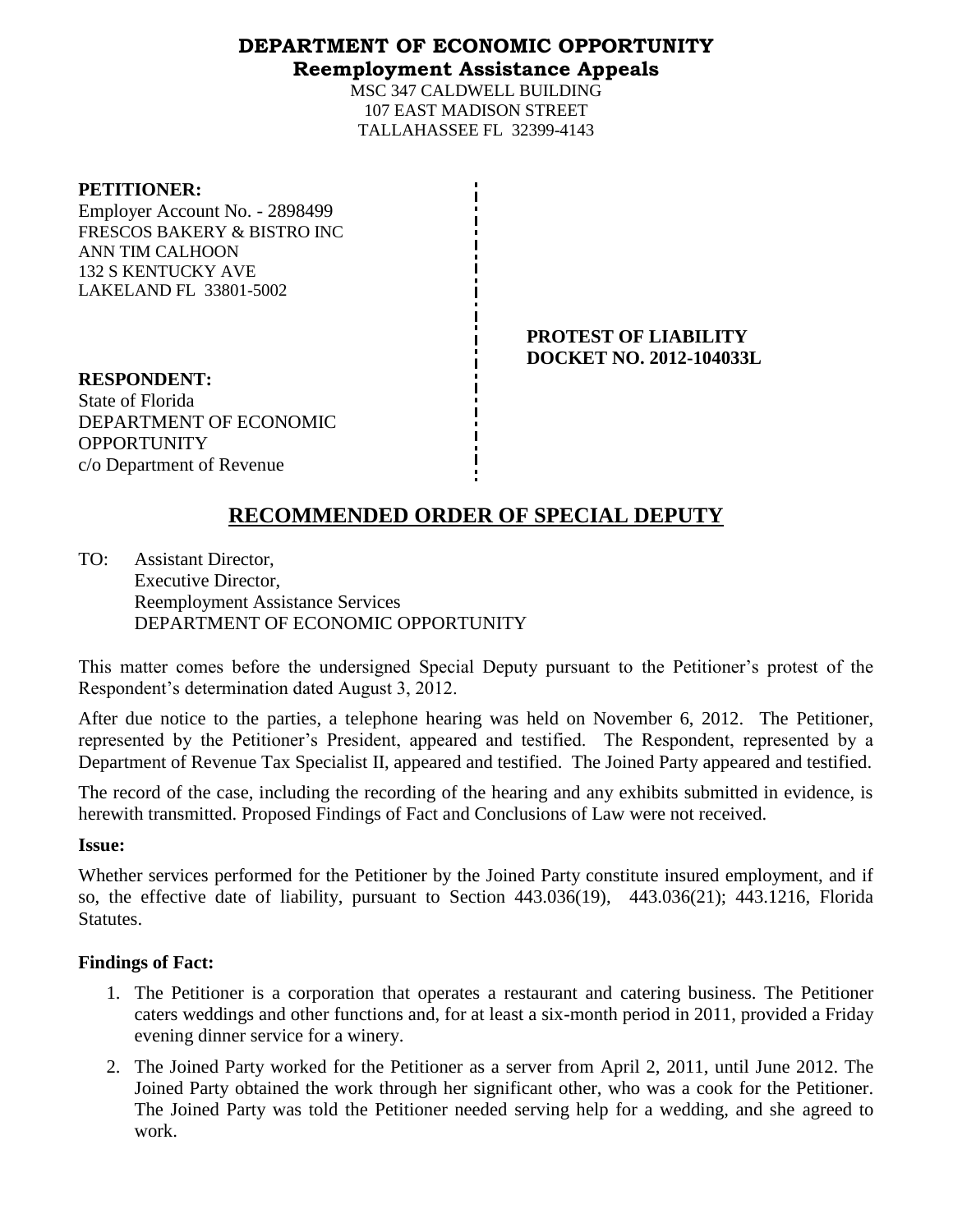- 3. After working the wedding for the Petitioner, the Joined Party was asked to serve on Friday evenings at the winery. In September 2011, when the contract with the winery ended and the Petitioner expanded its business, the Joined Party began working on a full-time basis at the Petitioner's restaurant location. From April 2011, through mid-September 2011, the Petitioner considered the Joined Party to be an independent contractor. From mid-September 2011, until June 2012, the Petitioner considered the Joined Party to be an employee.
- 4. The Joined Party had prior experience as a server. When the Joined Party worked a wedding, she was given the location and the time to arrive. Upon her arrival at the location, the Joined Party was told what to do, such as wash glasses, make salad, or serve a particular course, and when to do it. When the Joined Party began working the Friday evening dinner service, one of the Petitioner's experienced servers trained the Joined Party on the procedures to be followed at the winery. After approximately 2 hours of training, the Joined Party was given a few tables to work on her own, while the experienced server shadowed her.
- 5. The Joined Party was required to be at the winery by 6:00 pm and to work until the shift ended. After the dinner service ended, the Joined Party assisted with the breakdown of the kitchen at the site and traveled to the Petitioner's restaurant to help unload the equipment and supplies from the catering vans.
- 6. The Joined Party was told to wear a white or black top and black pants. The Joined Party was required to purchase and wear an apron bearing the Petitioner's name. The Petitioner provided all other supplies needed for the work.
- 7. The Joined Party did not bill the Petitioner for her services. The Petitioner kept track of the hours the Joined Party worked. For weddings and the winery dinner service, the Joined Party was paid on an hourly basis in cash. The Petitioner received a check from the winery that included gratuities. The Petitioner divided the gratuities equally among the work staff. The Petitioner did not withhold taxes from the Joined Party's pay until she began working on a full-time basis at the Petitioner's restaurant.
- 8. The Joined Party was required to personally perform the work.
- 9. Either party could terminate the relationship at any time without penalty or liability for breach of contract.
- 10. The Joined Party did not have her own business and did not advertise her services to the general public.

## **Conclusions of Law:**

- 11. The issue in this case, whether services performed for the Petitioner constitute employment subject to the Florida Unemployment Compensation Law, is governed by Chapter 443, Florida Statutes. Section 443.1216(1)(a)2, Florida Statutes, provides that employment subject to the chapter includes service performed by individuals under the usual common law rules applicable in determining an employer-employee relationship.
- 12. The Supreme Court of the United States held that the term "usual common law rules" is to be used in a generic sense to mean the "standards developed by the courts through the years of adjudication." United States v. W.M. Webb, Inc., 397 U.S. 179 (1970).
- 13. The Supreme Court of Florida adopted and approved the tests in 1 Restatement of Law, Agency 2d Section 220 (1958), for use to determine if an employment relationship exists. See Cantor v. Cochran, 184 So.2d 173 (Fla. 1966); Miami Herald Publishing Co. v. Kendall, 88 So.2d 276 (Fla. 1956); Magarian v. Southern Fruit Distributors, 1 So.2d 858 (Fla. 1941); see also Kane Furniture Corp. v. R. Miranda, 506 So.2d 1061 (Fla. 2d DCA 1987).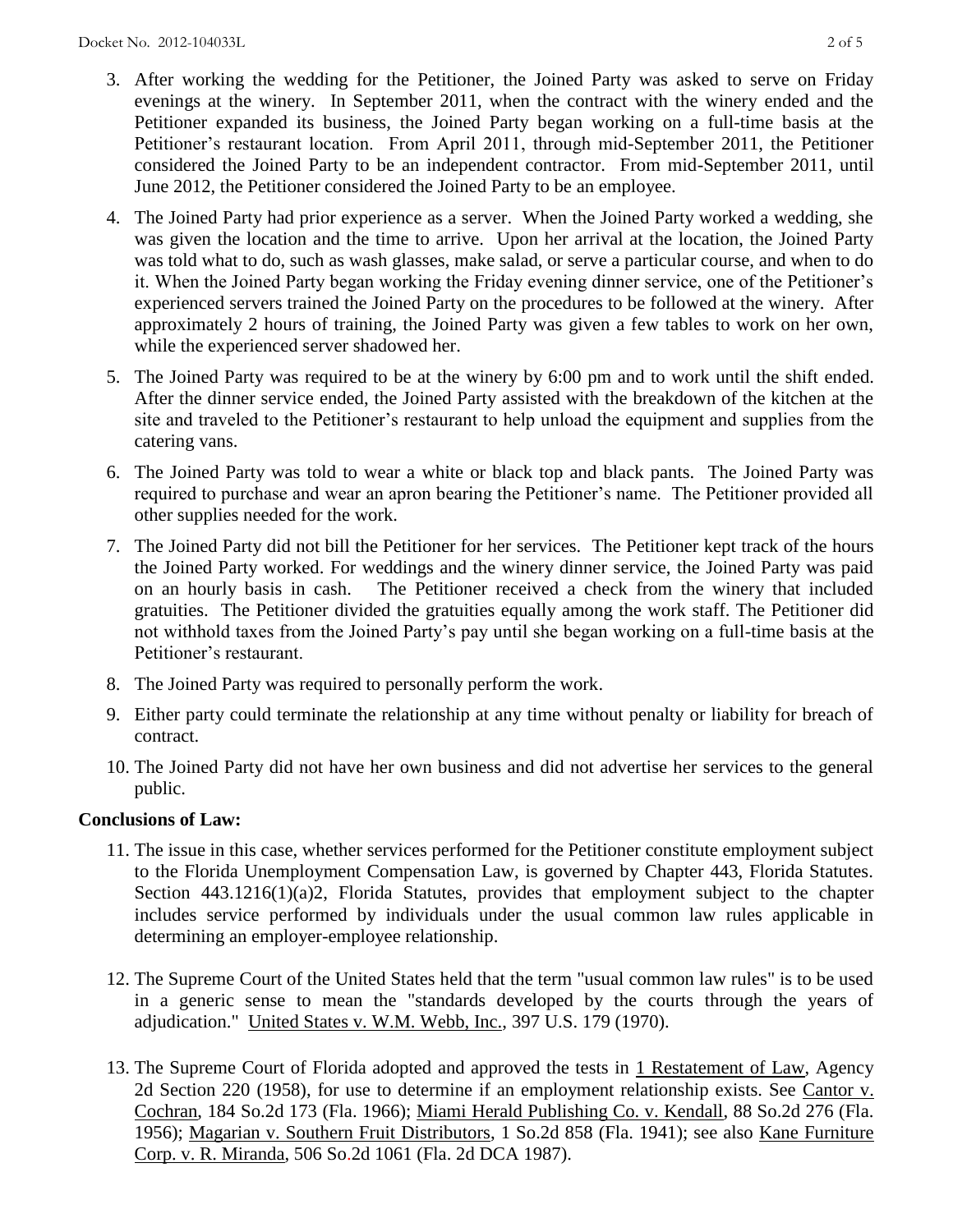- 14. Restatement of Law is a publication, prepared under the auspices of the American Law Institute, which explains the meaning of the law with regard to various court rulings. The Restatement sets forth a nonexclusive list of factors that are to be considered when judging whether a relationship is an employment relationship or an independent contractor relationship.
- 15. 1 Restatement of Law, Agency 2d Section 220 (1958) provides:
	- (1) A servant is a person employed to perform services for another and who, in the performance of the services, is subject to the other's control or right of control.
	- (2) The following matters of fact, among others, are to be considered:
		- (a) the extent of control which, by the agreement, the business may exercise over the details of the work;
		- (b) whether or not the one employed is engaged in a distinct occupation or business;
		- (c) the kind of occupation, with reference to whether, in the locality, the work is usually done under the direction of the employer or by a specialist without supervision;
		- (d) the skill required in the particular occupation;
		- (e) whether the employer or the worker supplies the instrumentalities, tools, and the place of work for the person doing the work;
		- (f) the length of time for which the person is employed;
		- $(g)$  the method of payment, whether by the time or by the job;
		- (h) whether or not the work is a part of the regular business of the employer;
		- (i) whether or not the parties believe they are creating the relation of master and servant;
		- (j) whether the principal is or is not in business.
- 16. Comments in the Restatement explain that the word "servant" does not exclusively connote manual labor, and the word "employee" has largely replaced "servant" in statutes dealing with various aspects of the working relationship between two parties.
- 17. In Department of Health and Rehabilitative Services v. Department of Labor & Employment Security, 472 So.2d 1284 (Fla. 1<sup>st</sup> DCA 1985) the court confirmed that the factors listed in the Restatement are the proper factors to be considered in determining whether an employer-employee relationship exists. However, in citing La Grande v. B&L Services, Inc., 432 So.2d 1364, 1366 (Fla. 1st DCA 1983), the court acknowledged that the question of whether a person is properly classified an employee or an independent contractor often cannot be answered by reference to "hard and fast" rules, but rather must be addressed on a case-by-case basis.
- 18. The record does not reveal the existence of any agreement, verbal or written, specifying whether the Joined Party would perform services as an employee or as an independent contractor for the period from April 2011 until September 2011. In Keith v. News & Sun Sentinel Co., 667 So.2d 167 (Fla. 1995), the Court held that in determining the status of a working relationship, the agreement between the parties should be examined if there is one. In providing guidance on how to proceed absent an express agreement the Court stated "In the event that there is no express agreement and the intent of the parties cannot be otherwise determined, courts must resort to a fact specific analysis under the Restatement based on the actual practice of the parties."
- 19. The Petitioner operates a restaurant and catering business. The Joined Party worked as a server for the Petitioner. The work performed by the Joined Party was not separate and distinct from the Petitioner's business, but was an integral and necessary part of the Petitioner's business. The Joined Party did not have her own business.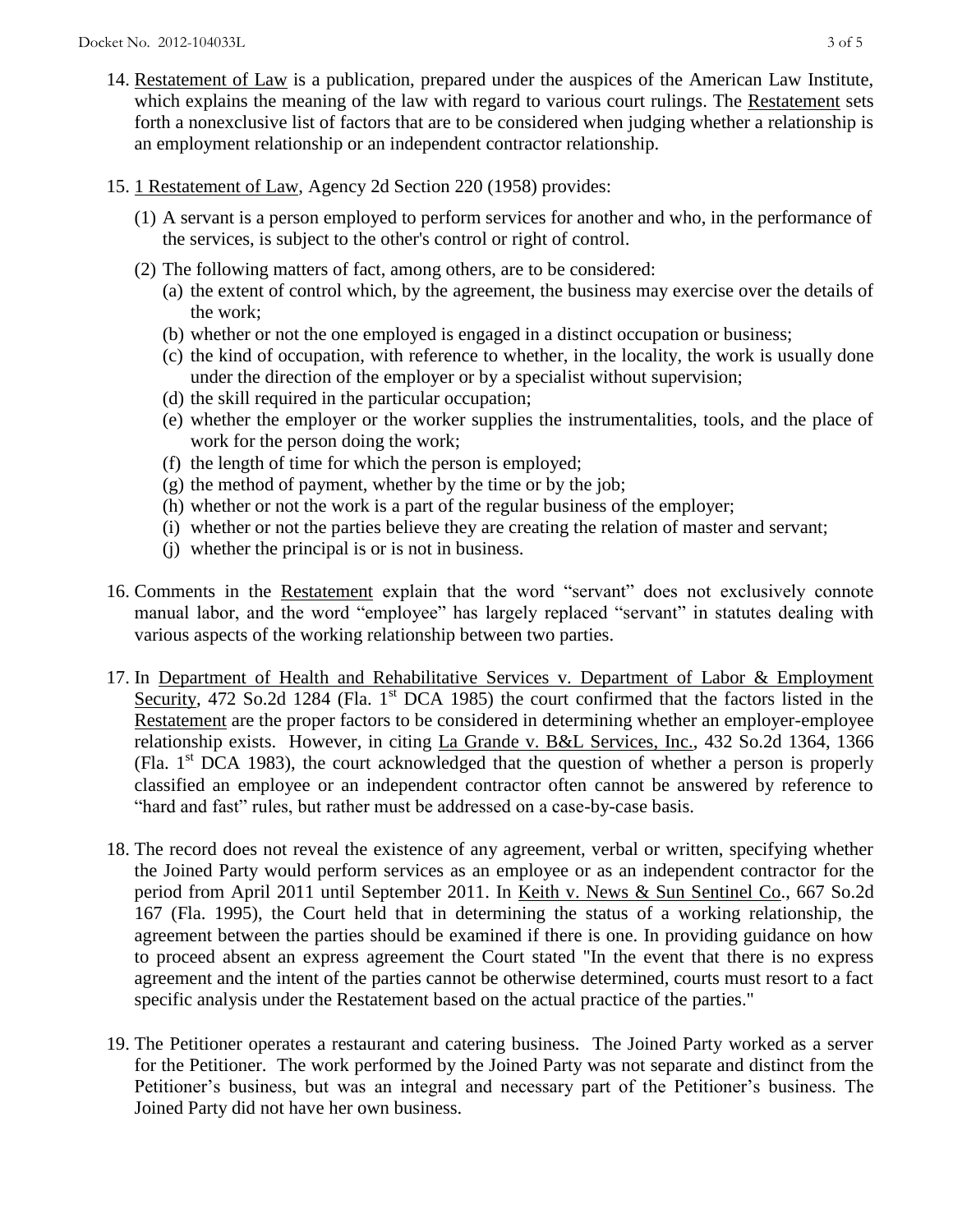- 20. In Adams v. Department of Labor and Employment Security, 458 So.2d 1161 (Fla. 1<sup>st</sup> DCA 1984), the Court held that the basic test for determining a worker's status is the employing unit's right of control over the manner in which the work is performed. The Court, quoting Farmer's and Merchant's Bank v. Vocelle, 106 So.2d 92 (Fla.  $1<sup>st</sup>$  DCA 1958), stated: "[I]f the person serving is merely subject to the control of the person being served as to the results to be obtained, he is an independent contractor; if he is subject to the control of the person being served as to the means to be used, he is not an independent contractor." In this case, the Petitioner exercised sufficient control over the Joined Party to establish an employer-employee relationship. The Petitioner determined what work was performed, when the work was performed and, through direction and training, how the work was performed. The Joined Party was required to personally perform the work.
- 21. The Petitioner furnished the supplies needed for the work, with the exception of the apron that the Joined Party was required to purchase.
- 22. The Petitioner determined the rate and method of payment. The Joined Party was paid by time, rather than by the job. The fact that the Petitioner chose not to withhold taxes from the Joined Party's pay for the period from April 2011 until September 2011 does not, standing alone, establish an independent contractor relationship.
- 23. It is concluded that the services performed for the Petitioner by the Joined Party as a server constitute insured employment.

**Recommendation:** It is recommended that the determination dated August 3, 2012, be AFFIRMED.

Respectfully submitted on December 3, 2012.



SUSAN WILLIAMS, Special Deputy Office of Appeals

A party aggrieved by the *Recommended Order* may file written exceptions to the Director at the address shown above within fifteen days of the mailing date of the *Recommended Order*. Any opposing party may file counter exceptions within ten days of the mailing of the original exceptions. A brief in opposition to counter exceptions may be filed within ten days of the mailing of the counter exceptions. Any party initiating such correspondence must send a copy of the correspondence to each party of record and indicate that copies were sent.

Una parte que se vea perjudicada por la *Orden Recomendada* puede registrar excepciones por escrito al Director Designado en la dirección que aparece arriba dentro de quince días a partir de la fecha del envío por correo de la *Orden Recomendada*. Cualquier contraparte puede registrar contra-excepciones dentro de los diez días a partir de la fecha de envió por correo de las excepciones originales. Un sumario en oposición a contra-excepciones puede ser registrado dentro de los diez días a partir de la fecha de envío por correo de las contra-excepciones. Cualquier parte que dé inicio a tal correspondencia debe enviarle una copia de tal correspondencia a cada parte contenida en el registro y señalar que copias fueron remitidas.